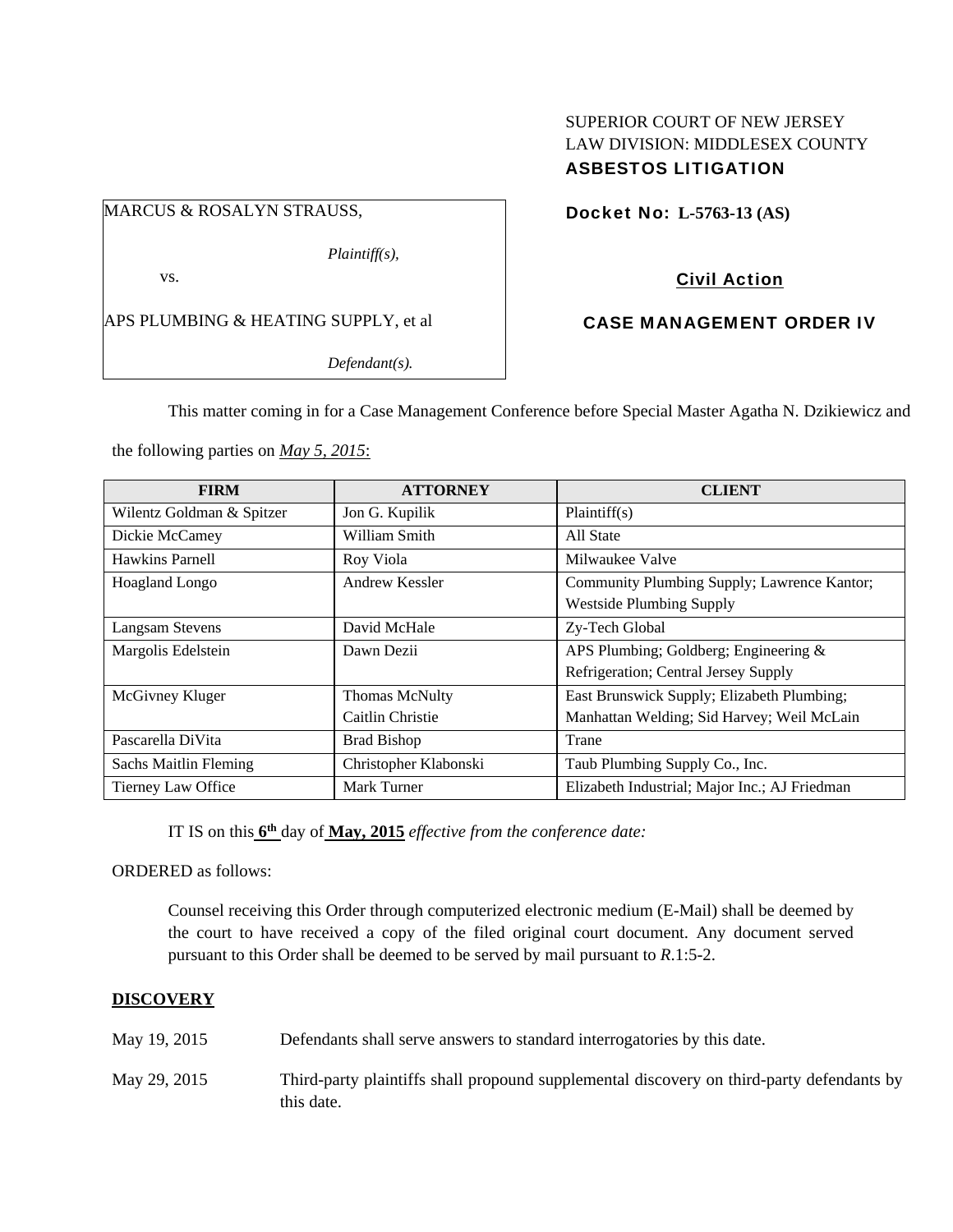June 30, 2015 Third-party defendants shall serve answers to supplemental discovery by this date.

#### **EARLY SETTLEMENT**

- May 19, 2015 Settlement demands shall be served on all counsel and the Special Master by this date.
- July 9, 2015 @ 9:30am Early settlement conference. All defense counsel shall appear with authority to negotiate settlement and have a representative authorized to negotiate settlement available by phone. Any request to be excused from the settlement conference shall be made to the Special Master no later than 4:00pm of the day prior to the conference.

#### **SUMMARY JUDGMENT MOTION PRACTICE**

- August 21, 2015 Summary judgment motions shall be filed no later than this date by any new parties and third-party defendants only.
- September 18, 2015 Last return date for summary judgment motions filed by any new parties and third-party defendants only.

#### **MEDICAL DEFENSE**

- June 19, 2015 Plaintiff shall serve an amended medical expert report by this date.
- November 6, 2015 Defendants shall identify its medical experts and serve medical reports, if any, by this date. **In addition, defendants shall notify plaintiff's counsel (as well as all counsel of record) of a joinder in an expert medical defense by this date.**

#### **LIABILITY EXPERT REPORTS**

- November 6, 2015 Plaintiff shall identify its liability experts and serve liability expert reports or a certified expert statement by this date or waive any opportunity to rely on liability expert testimony.
- December 11, 2015 Defendants shall identify its liability experts and serve liability expert reports, if any, by this date or waive any opportunity to rely on liability expert testimony.

#### **ECONOMIST EXPERT REPORTS**

- November 6, 2015 Plaintiff shall identify its expert economists and serve expert economist report(s), if any, by this date or waive any opportunity to rely on economic expert testimony.
- December 11, 2015 Defendants shall identify its expert economists and serve expert economist report(s), if any, by this date or waive any opportunity to rely on economic expert testimony.

\_\_\_\_\_\_\_\_\_\_\_\_\_\_\_\_\_\_\_\_\_\_\_\_\_\_\_\_\_\_\_\_\_\_\_\_\_\_\_\_\_\_\_\_\_\_\_\_\_\_\_\_\_\_\_\_\_\_\_\_\_\_\_\_\_\_\_\_\_\_\_\_\_\_\_\_\_\_\_\_\_\_\_\_\_\_\_\_\_\_\_\_\_\_\_\_\_\_\_\_\_\_\_\_\_\_\_\_\_\_